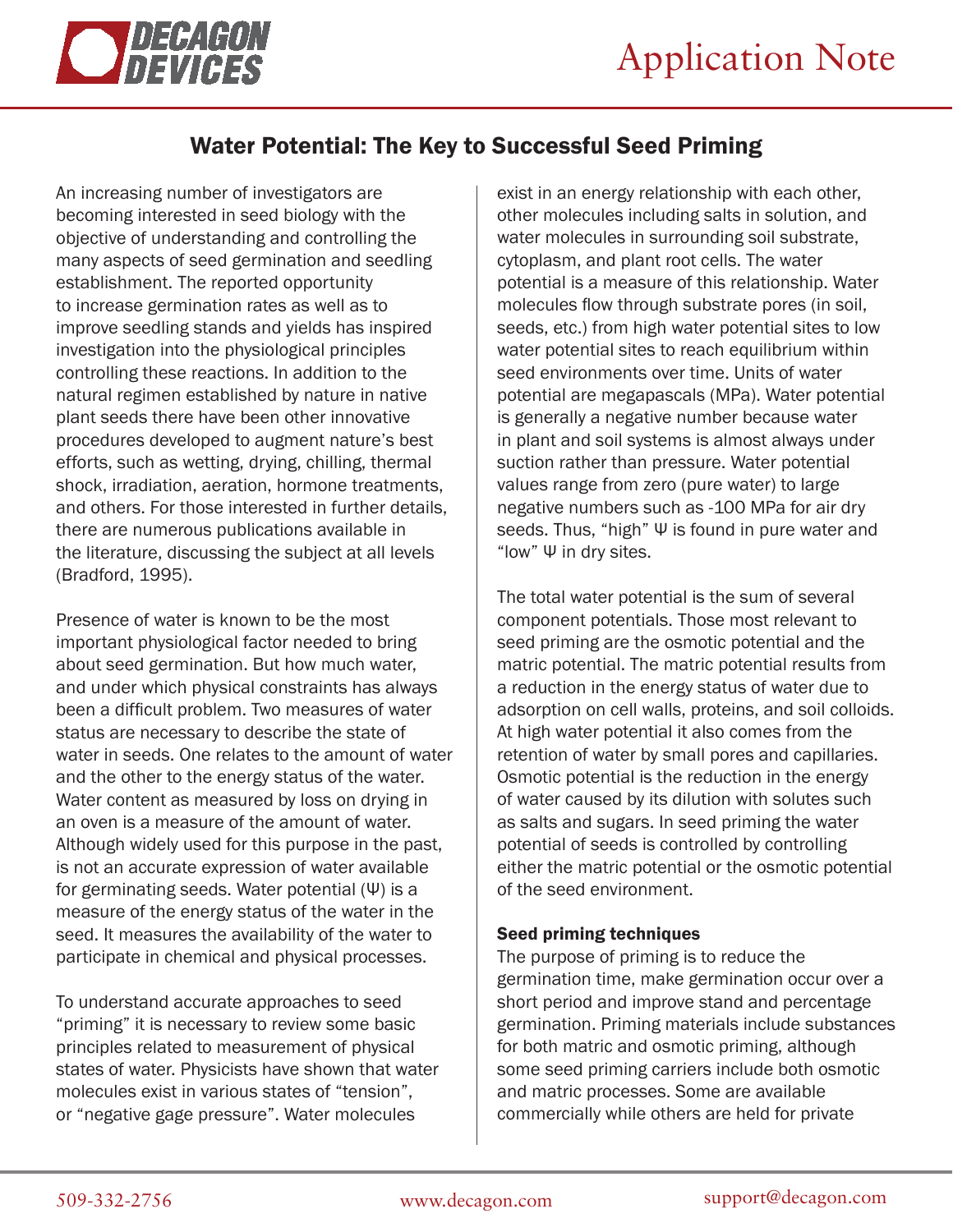



competitive business use.

• Osmotic priming is accomplished using chemicals that lower osmotic potential in the seed environment. Polyethylene glycol is a commonly used osmotic priming material because it is readily available and has no physiological reaction with seed. Very large molecules of this substance do not pass through seed cell membranes. Other osmotic priming agents include glycerol; mannitol, and Agro Lig.

Matric seed priming substances or materials control Ψ by reducing the matric potential of the water in them through adsorption on particle surfaces. Seeds are mixed with materials of high surface area, with variable particle size (including colloidal) and a non-soluble solid state with low chemical reactivity. Specialized vermiculite compounds (Zonolite), Celite, and Micro Cel are used. These have high matric potential and low osmotic potential.

#### Why is it so important to know Ψ in seed priming?

Seeds germinate when Ψ reaches a critical physiological level in the seed. This varies within and between plant species, but in general occurs when the seed environment is between 0 and -2 MPa. Exceptions occur when seeds have impenetrable seed coats, or contain dormancy causing chemicals that must be removed before germination occurs.

Seeds having permeable seed coats usually go through three recognizable phases of germination: (1) imbibition;  $\Psi$  of the seed environment is higher than that in the seed, causing water molecules to flow through the seed epidermis into the embryo, leading to (2) the activation phase; in which stored seed hormones and enzymes stimulate physiological development leading to (3) growth of the radical; ending the germination phase. Dormant (dry) seeds are usually at very low Ψ, in

the range of -350 to -50 MPa. Some metabolism occurs even at these low Ψ's. Water movement into dry seed during the imbibition phase is at first rapid but slows as Ψ of the seeds approaches Ψ of the environment. If imbibition is too rapid (from an environment where Ψ=0) damage to hydrating cells often occurs.

It is only during the activation phase that seed priming can be successfully accomplished. A theoretical example of germination at a series of high Ψ levels is given in Figure 1, showing the effect of near-germination Ψ levels. Germination at high Ψ, as shown in the 0 MPa curve, occurs quickly, without allowing priming opportunity. By allowing the priming medium, and seeds, to come to equilibrium with each other at lower Ψ levels than the dotted line, time in phase II is lengthened, allowing priming activities to proceed. At low  $\Psi$  (-1.5 MPa) the water content is not sufficient for radical emergence to occur.



**Figure 1.** Time courses of seed  $\Psi$  during three phases of germination. Imbibition at reduced Ψ lowers seed water content, extends the length of phase II, and delays entry into phase III. Radical emergence and growth will occur if the water content exceeds a critical level indicated by the horizontal dotted line.

#### Priming seeds

The priming process using matric priming requires that appropriate equipment be available to allow careful mixing of seed with a priming medium and